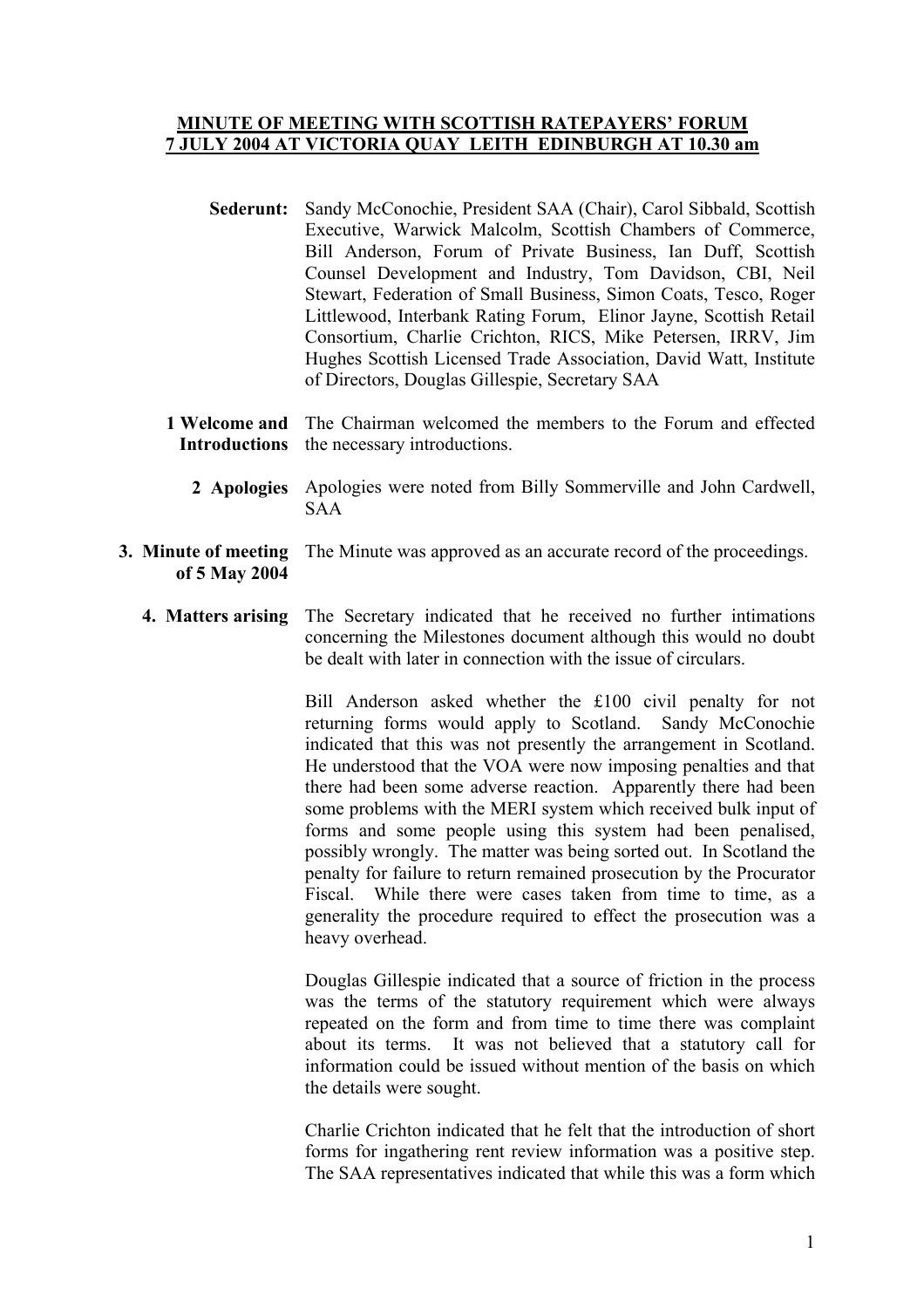Assessors were happy to use in appropriate circumstances, they would tend to use the full rent form where there was doubt as to whether or not details as to incentives had been correctly provided. In relation to other forms, some of which were fairly complicated, this was often the result of feedback from sectors as to what they felt Assessors should be looking at. In other cases, for example licensed property, ratepayers often felt it was burdensome to delve back to provide details over recent years. In some areas the alternative of calling for annual returns had been adopted. Some occupiers took exception to that approach.

Sandy McConochie indicated that once the Portal was up and running it would provide forms and in due course would be able to receive forms electronically.

**5. Presentation by Sandy McConochie**  Sandy McConochie made a presentation with a view to outlining the work and activities of the Scottish Assessors' Association. Copies of the presentation would be circulated with the minute. He commenced by introducing the office bearers, two of whom were absent due to illness and holiday commitments.

> So far as the Ratepayers' Forum was concerned, it has been suggested to the Finance Minister by Business and the Minister in turn had asked the Assessors whether they would see it as a useful development, which was confirmed. The primary was to aide understanding the rating system and provide a forum in which some explanation could be provided with a view to improving cooperation. It was clear that Business favoured certainty and this would be assisted by knowing what Assessors do and why they do it. This could serve to build confidence that Assessors had done the valuation job properly and that ratepayers were not paying too much or too little.

> The Scottish Assessors' Association was a non-statutory body with roots going back to 1856. It had tended to adapt in response to legislative change over the years. The current incarnation of the Association had started in 1975 following the reorganisation of local government at that time. There were no significant changes in the SAA structure at the 1996 reorganisation. The current arrangement provided for 14 Assessors covering Scotland, 4 of whom were employed by local authorities and 10 through the vehicle of Joint Boards. Besides non-domestic rating valuation, Assessors also dealt with council tax banding and with electoral registration. The purpose of the Association was to exchange ideas to promote consistency in the application of the valuation regime; to provide a consultative and advisory body and to represent the interests of its members. The membership took in all Assessors and statutory Deputes and senior staff. The numbers varied but in total amounted to between 70 and 80 persons.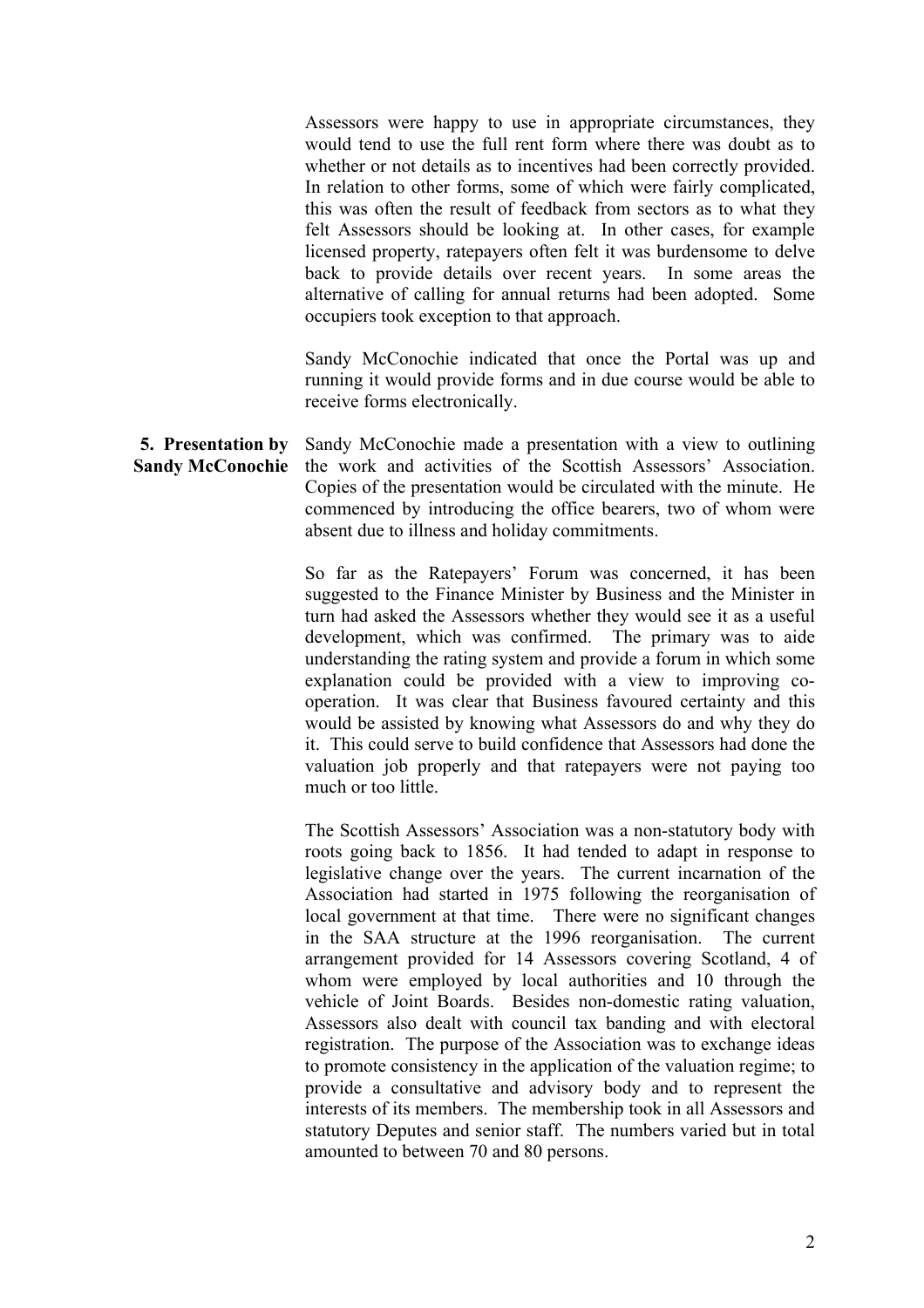The work of the Association was carried out through Committees dealing with the main categories of property – commercial, public buildings, industrial, miscellaneous and utilities.

Assessors were all Chartered Surveyors as a matter of law in the post 1956 Act era. They were independent of both local authorities and government as to their valuations. Their supply and general administrative oversight was provided by the Joint Boards and the local authorities.

In their rating work, which was governed by the Lands Valuation Acts and in their Council Tax work which was governed by the Local Government Acts, the Assessor was answerable to the Valuation Appeal Committee which is an independent body of lay persons appointed independently by the Sheriff Principal and advised by a Legal Secretary. In rating cases only, some cases could be referred to the Lands Tribunal for Scotland. This could be done on the application of either party or via a joint application with refusal of referral being subject to an appeal procedure. Decisions from either the Valuation Appeal Committee or the Lands Tribunal could proceed to the Lands Valuation Appeal Court on a matter of law. In the case of Council Tax decisions there was again an appeal on a point of law from the decision of the VAC to the Court of Session. There was therefore one resort of first instance and a single appeal to the highest judicial level. This contrasted with four levels of appeal in England where cases could proceed to the Local Tribunal, the Lands Tribunal, the Court of Appeal and the House of Lords.

The SAA worked closely with the VOA in England. This started in the run-up to the 1990 revaluation which was the first carried out in England since 1973. By way of contrast Scotland had carried out revaluations in 1961, 1966, 1971, 1978 and 1985. There had been concurrent revaluations in 1990, 1995 and 2000 with the next due to take effect from 1 April 2005.

That early liaison had taken place against the background of some criticism to the effect that Scottish industry paid more. The main focus related to heavy industry and petrochemical subjects. Some of the seeming difference was the result of a different approach to the rating of plant and machinery. Scotland proceeded on a principled approach where, essentially all machinery fixed or attached was rateable, whereas England proceeded on the basis of a list approach where only items named in a list were rateable. Following a formal review this was resolved by the adoption of a Plant and Machinery Order which was the same on either side of the Border. In the case of petrochemical plants, Scotland had tended to proceed on the basis of current actual costs which were available at the time. As the costs had become less relevant, there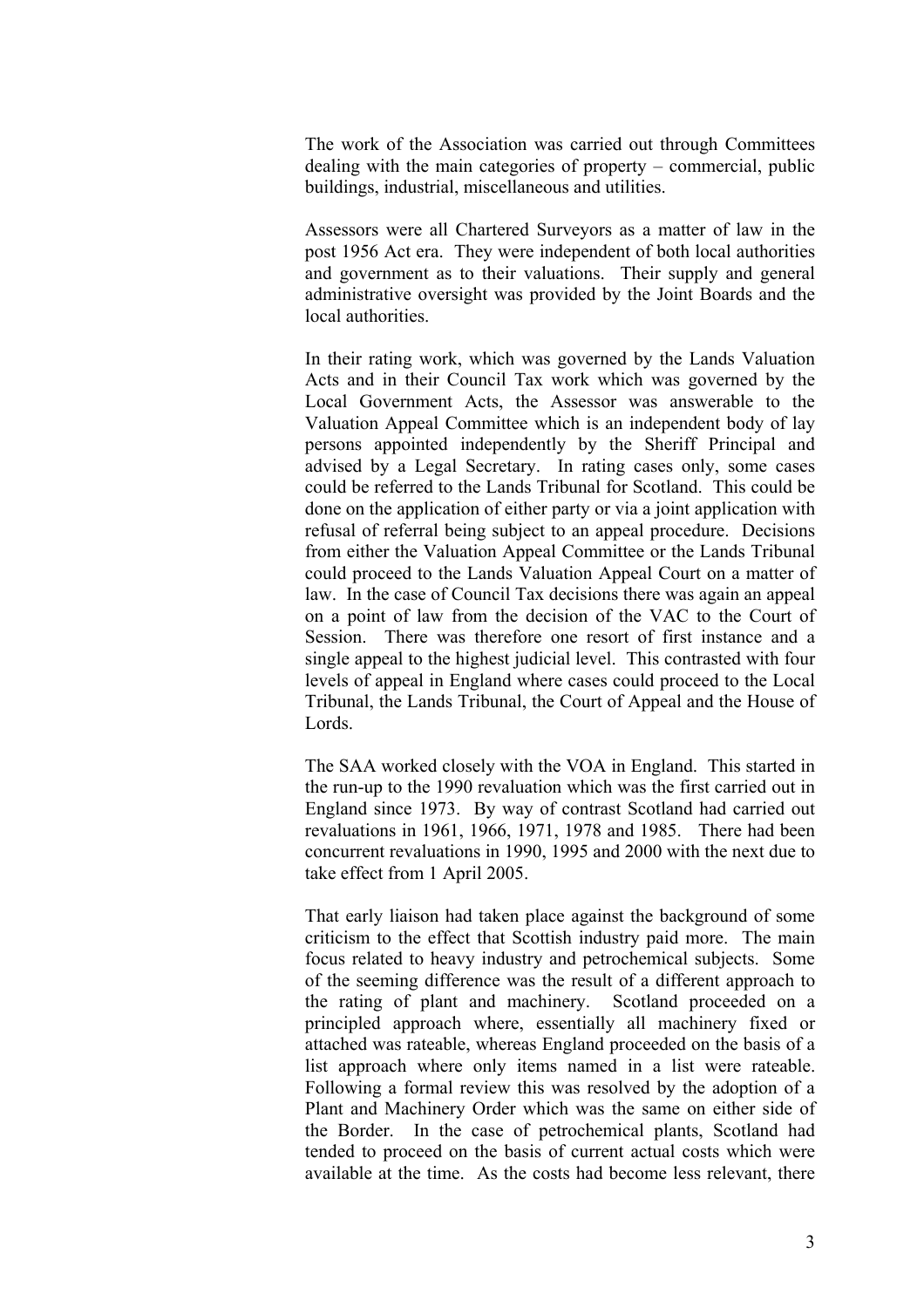had been a move towards a standard unit cost basis which had aided harmonisation.

In relation to the bulk classes of property – shops, offices, warehouses and factories, the subjects were valued on the basis of local evidence and harmonisation was not an issue. At each revaluation what was produced in the Valuation Roll - a statutory document - including every non-domestic property unless otherwise exempt. The roll also contained details of the proprietor, tenant and occupier of the property. Each revaluation was a fresh determination of value which would remain in force until the next revaluation unless a change authorised by statute was merited. For the 2005 revaluation, valuation would be referenced to the fixed date of 1 April 2003. Essentially what was sought was an open market rental value on full repairing and insuring terms at that date. It was not a question of the actual rent passing but the rent that might reasonably be expected to be paid. Assessors looked at all rents available to them and struck a level in the light of that evidence.

There were three main approaches to valuation. The first was the Comparative Principle which saw rent analysed to establish a level of value usually by the application of rates per square metre of floor area. Alternatives included the use of turnover or throughput or output as in the case of mineral undertaking.

The Contractors Principle was appropriate where there was no rental market for the specialist subjects. This proceeded on the basis of establishing a replacement cost for the property, adjusting to reflect age and obsolescence and converting this capital value into an annual sum using the statutory decapitalisation rate. In 2000 this was 5.5% and it was proposed that it be reduced to 5% for 2005. A limited number of health care and education etc. subjects attracted a lower rate of 3.67% in 2000 with a proposal that this would be reduced to 3.33% for 2005.

A third method of valuation was the Revenue Principle of valuation (Receipts and Expenditure) which was used normally in situations where there was some monopoly element and where the best means of establishing value was by looking to the income and expenditure of the enterprise with a view to establishing the net balance which would be divided between the tenant as a return for his efforts and the landlord by way of rent. There were relatively few subjects valued by this method although with the possible reversion of utilities to conventional valuation, it was likely to be more widely used in 2005 than previously.

(In this connection Carol Sibbald indicated that it was still the intention to proceed with conventional valuation for utilities and the designated Assessor regime had been put in place to this end. There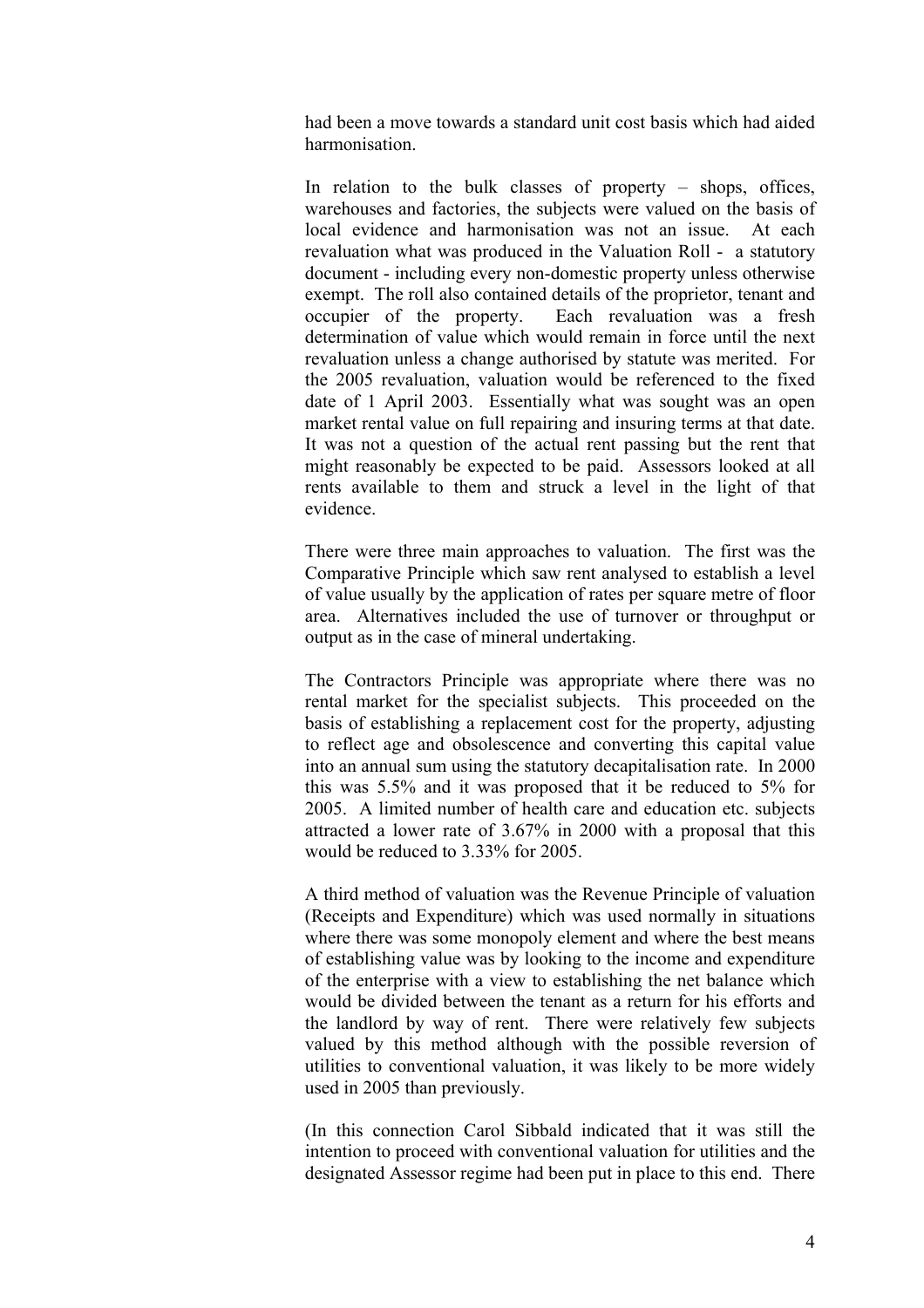would be a consultation on the Orders which would require to be laid and industry was fully aware of the intention.)

On the subject of appeal, Sandy McConochie discussed in greater detail than noted earlier the various ways in which appeals could proceed between the various appellate bodies.

On the subject of the Assessors' Portal of which there would be more mention in a later agenda item, it was hoped that this would provide a one stop shop for valuation information and particularly access to the Valuation Roll with links to the Finance Authorities and the Scottish Executive for further information under their particular remits. It was intended that a draft Valuation Roll for 2005 would be available for public inspection in November. This was against the timetable where the Assessors would provide final estimated figures for each subject to the Executive by 30 September. A one in ten sample had already been provided to the Executive at the end of June. Thereafter there would be some changes to the draft figures published as Assessors caught up with alterations to properties which had an effect on value but in the main, these would be the final figures.

In response to a question from Charlie Critchton as to whether Assessors could provide the Forum with the estimated figures, it was emphasised that at this stage there were based on a sample only and conformed to a particular stratified and weighted all - Scotland sample designed by the Executive. Focus on the average outcome in any particular area in the sample was as likely to mislead as inform. The aim was to use these figures to carry out early work which would be refined when the full figures were available, all with a view to making the announcements of the revaluation factor, rate poundage etc. in November.

Future developments of the Portal would include accepting appeals on line (which would need legislative change), submission of rental information, individually or in bulk etc..

The broad programme was therefore as follows

## **2004**

| 30 June      | - stratified sample provided to Scottish Office      |
|--------------|------------------------------------------------------|
|              | based on their statistical model.                    |
| 30 September | - values for all subjects to be provided to          |
|              | Executive.                                           |
| Early        | - draft Roll to become available on the Portal to    |
| November     | align with the announcements by the Minister of      |
|              | rate poundage, transitional relief, small business   |
|              | relief etc. Links to the Executive's calculator site |
|              | would be provided.                                   |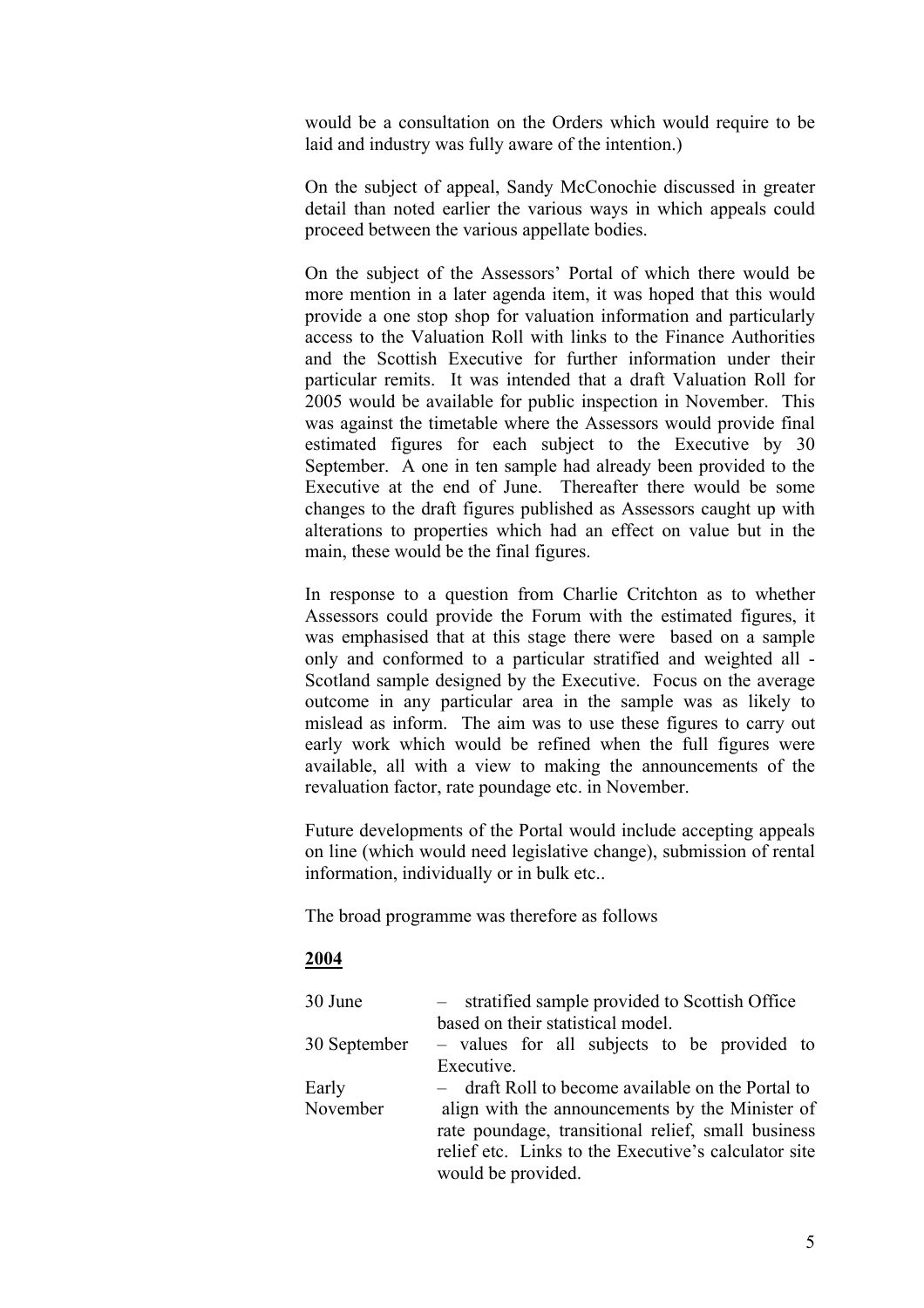## **2005**

| February     | - the Valuation Notices would be forwarded to<br>ratepayers. This could be done between January<br>and March but it was likely that February would<br>be the most usual time. |
|--------------|-------------------------------------------------------------------------------------------------------------------------------------------------------------------------------|
| 30 September | - Last date for lodging appeals. For any<br>subjects where notices were issued after 1 April,<br>there would be six months from the date of issue<br>to appeal.               |

In response to the presentation, Bill Anderson asked for a copy to be provided to members which was agreed. He also asked whether values were harmonised?

Sandy McConochie indicated that values were indeed harmonised and that the main complaint went back many years to the point where local authorities determined their own rate poundages and there were discernable differences in for example the rating of plant and machinery. The current difference in the rate poundage was not something which Assessors could resolve. More generally, it was never intended that valuations of shops in Glasgow should be the same as those in Durham or London. These were matters for local evidence.

There were individual classes of subject where difficulties had been suggested. For example in relation to hotels, there had been some disquiet. While it was true that details of method differed for traditional reasons, it did not have any real impact as the Scottish scheme was based on Scottish evidence. The job was correctly done if values reflected the rents in the market and this was believed to have been achieved.

In this connection, Bill Anderson raised the question of whether for example properties close to the border had harmonised values. Douglas Gillespie indicated that in point of fact that final stage in appeals on hotels had been reached the previous week where the only outstanding appeals to the Lands Valuation Appeal Court had not been proceeded with although the Lord Justice Clerk had made it clear that he wished to issue written decisions to deal with certain aspects of the cases. The levels of value were therefore established having been the subject of a full challenge. One of these cases involved a hotel very close to the Border and the evidence provided to the Appeal Committee indicated that an English subject of comparable character would have attracted the same value. It was also the case that while it was possible that rents from England and Wales could always have been referred to in Scottish cases, the law had been changed to allow the reliance on English NAV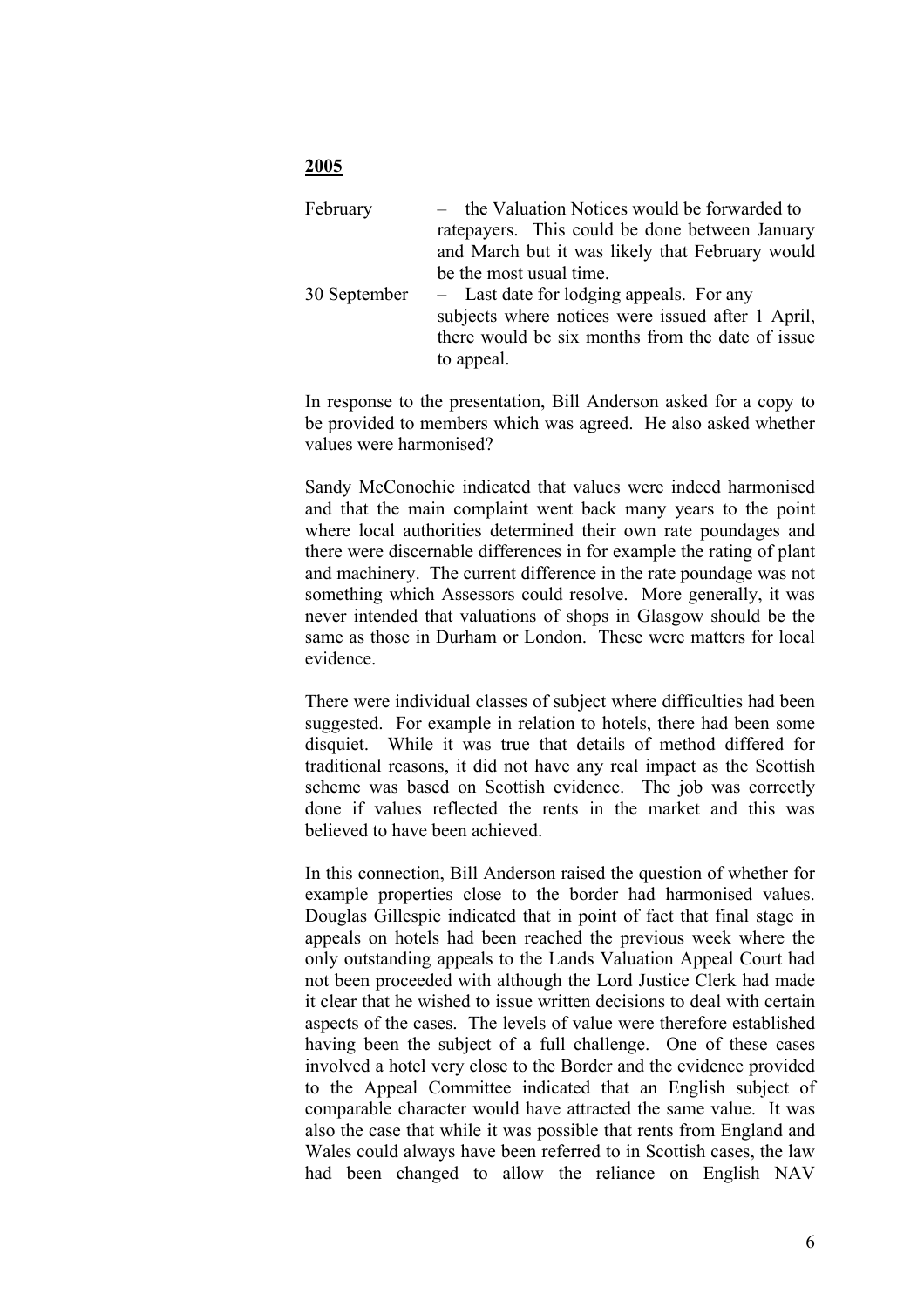comparisons provided their background and relevance was adequately explained. Possibly the fact that there had been no significant cases which proceeded on this basis was a strong indicator of the fact that harmonisation had been achieved.

Sandy McConochie emphasised that the work of harmonisation was ongoing and was a significant part of the SAA's activities.

A further question arose as to whether if there was a 20% uplift in Scotland it was intended to alter the thresholds of the small business relief scheme etc. Carol Sibbald indicated that it too early to say what the outcome would be. All of these matters would be looked into and the Executive was also aware of developments in England as to the introduction of their small business relief scheme. These matters would be dealt with Ministerial announcement in early November.

Elinor Jayne asked if valuations could be intimated to members as soon as possible. Could they access them during the September to November period.

Sandy McConochie indicated that the period after September would involve the Assessors catching up on work which had been sidelined to allow the revaluation process to proceed. Some values would therefore change. In addition it was felt that the valuation on its own, without the rate poundage, would convey little to ratepayers and it might indeed give rise to unnecessary concerns if for example their increase in value was of an order that concerned the ratepayer but was nevertheless smaller than the generality of increase – the overall revaluation factor.

Bill Anderson felt that as he had advised, for example in 1985, he would tell his members to sit tight until they see what the rate poundage is. Charlie Crichton indicated that it would have been useful to have a feel for the estimates as discussed earlier. His members were aware that some properties, for example, retail warehouses, were likely to be hit hard.

Carol Sibbald indicated that was a danger of moving into policy matters and away from valuation. The Minister would have a meeting with Business possibly in October at which point the issue of the small business relief TR, rate poundage etc. could be discussed. On TR a paper would likely be put out for consultation.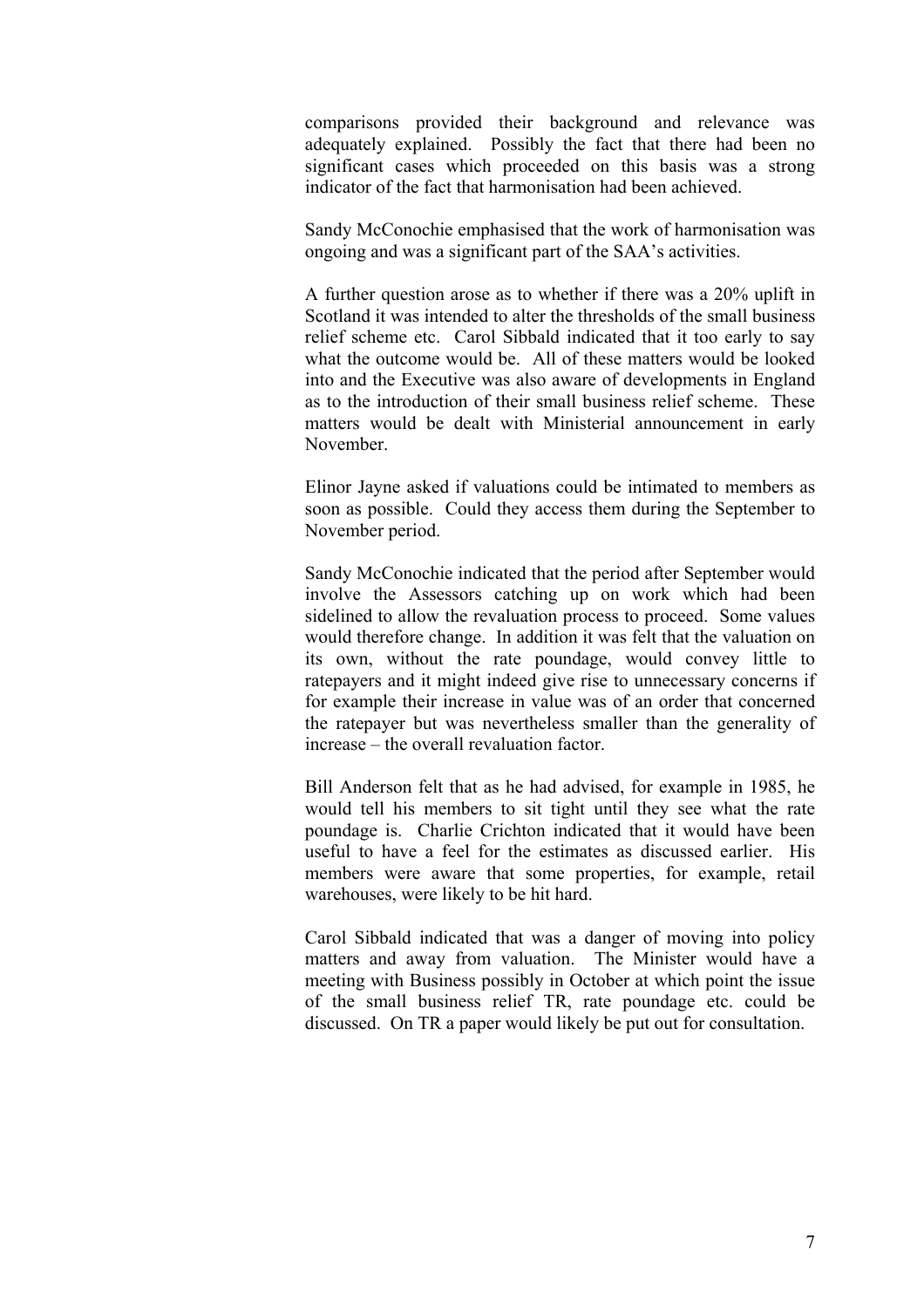Simon Coats of Tesco raised the issue of the possibility of prior agreement. Sandy McConochie indicated that Assessors were happy to discuss valuations before or after November publication. There was an understanding on the part of Assessors that there was no universal view among the supermarket operators as to whether agreement could be reached on the valuation of individual subjects. There were practical as well as conceptual issues outstanding. However the fact remained that discussions had been taking place which had not been the position in 2000 and it was felt that irrespective of quite where matters ended up prior to the roll coming into effect, the discussions were of assistance and would likely speed up the process.

**6. Hotel Statistics** A paper summarising the rateable value levels of hotels and guest houses had been circulated. In response to a question, Mike Patersen indicated that it was his understanding that across Scotland the 5% automatic relief would be given to all cases under £10,000. Applications were required to access the reliefs which kicked in a lower levels of rateable value.

> While accepting the statistics as given, Bill Anderson indicated that his own research had indicated that some properties classified as hotels were glorified guest houses and that it was clear that while guest houses were qualifying, hotels tended, at best, simply to qualify for the 5% adjustment. In his view therefore the relief misses the target with licensed hotels of one star and above obtain no real relief.

> It was generally observed that in some cases both hotels and guest houses had part-residential apportionments. The Assessor's figures were based on the rateable part of the property.

> It was recognised that there were various aspirations as to what the small business relief scheme should achieve.

**7. The Association of Timeshare Owners' Committees** The Secretary introduced this item by explaining that he had been approached by TATOC with a view to establishing whether they could join the Forum. He had sent a reply indicating that while the broad approach had been to proceed by way of umbrella organisations, he would raise the matter at the next Forum. He had also indicated that even if the Forum was not felt to be appropriate, Assessors would nevertheless be happy to meet with the Association to discuss matters of detail.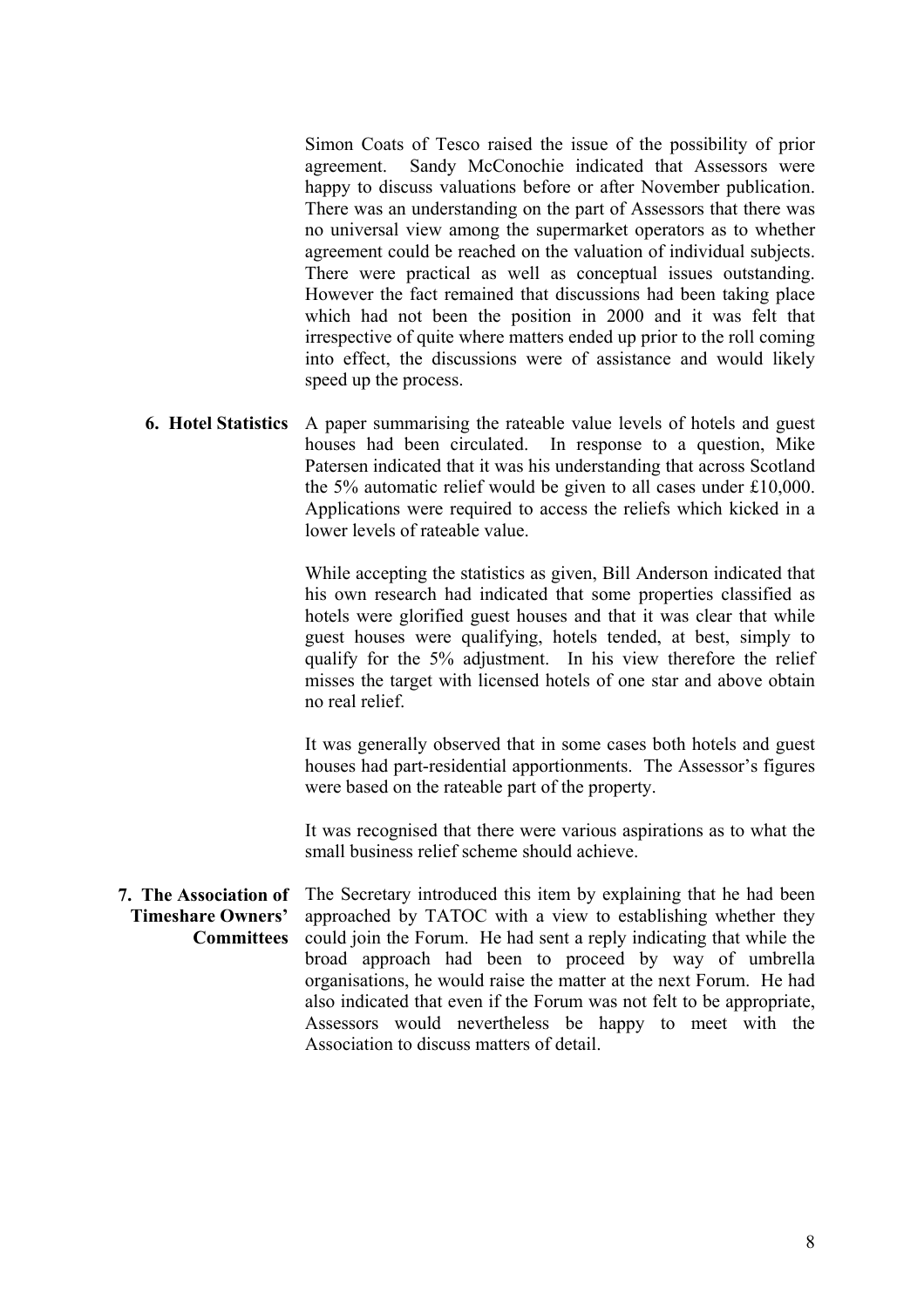Following discussion it was agreed that it was appropriate to have a tourist umbrella organisation on the Forum and that the Scottish Tourism Forum should be asked to put forward a representative in preference to Visit Scotland which it was felt was more of a promotional body. The industry could therefore be represented via the umbrella organisation and the Assessors could, as they did with other grouping such as the Self-Caterers' Association, engage directly on matters particular to the class of subject.

**8. Revaluation**  Carol Sibbald confirmed nothing has yet gone to the Minister but **Circular**  she would shortly be putting up a revaluation publicity strategy for approval. She had noted that there was some doubt as to whether a Scottish Executive sponsored series of meetings across the country would necessarily be an appropriate vehicle for providing publicity. The history of success of such meetings appeared to be variable.

> The Business representatives acknowledged some difficulty in members getting along to such meetings.

> It was also suggested that there might be articles placed in the press and as previously discussed there were issues as to what the Business organisations could do by way of a circular, either separately or as part of the established format of their newsletters.

> It was accepted that there were no great difficulties in adding links to organisations' sites or in sending e-mails.

> There remained some doubt as to whether a November circular would have benefits to match the substantial cost or whether, as with many circulations, it would simply be binned.

> Sandy McConochie indicated that if it was felt appropriate it might be possible for the Assessors to incorporate a circulation with the Valuation Notices in February provided the unbudgeted additional cost was met by the Scottish Executive. There would remain questions as to who was to receive the circulation – principally the issue of whether proprietors and mid tenants were to be contacted as well as the occupiers.

> Another opportunity arose at the billing stage but this was already somewhat a crowded circulation and it might not be technically possible.

> There were also other initiatives which required publicity and would also serve as vehicles for publicity including the RICS help line, the Assessors' Portal and the rating information site being established by the Scottish Executive.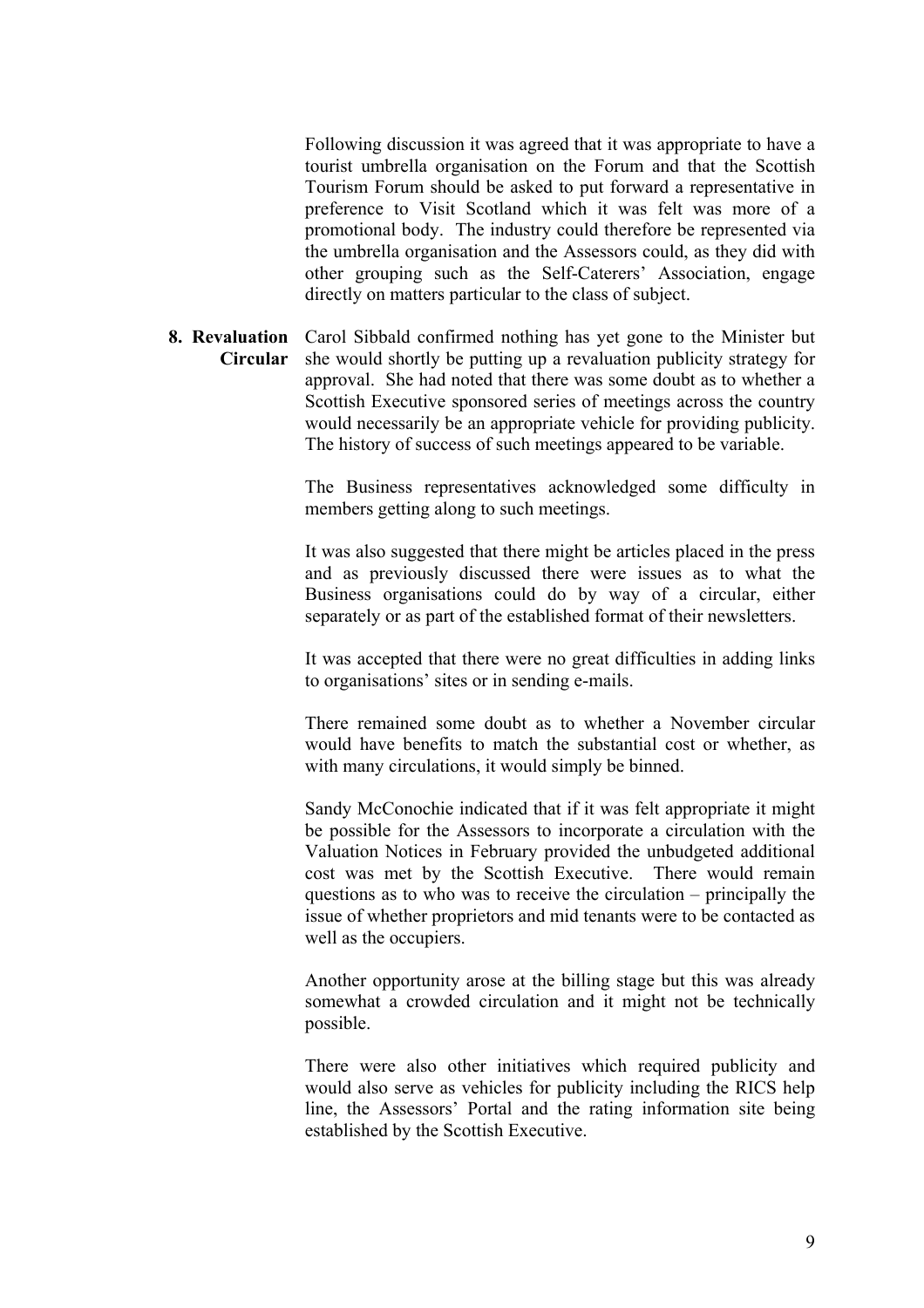The balance of discussion recognised that there was some uncertainty as to the benefit of a November circulation in addition to the other publicity which might be undertaken. There were also concerns as to how the correct balance would be struck in making ratepayers aware of the issues, not all of which would interest them, in a succinct form which should carry the details as to how to follow-up and obtain further information where relevant to a particular business.

Carol Sibbald agreed to take account of these matters in drawing up her proposed strategy for consideration by the Minister.

**9. Website**  Sandy McConochie then introduced a short presentation dealing **presentation** with the Assessors' Portal.

> The progress on the Portal had advanced to a stage where it would be available for testing by Assessors in June/July. A soft launch was intended for August with agreement on version 1.1 being reached by September. During October the revaluation figures would be posted and from 1 April 2005 the SAA Practice Notes would be placed on the site.

> He then proceeded to demonstrate aspects of the site by reference to a range of searches using assorted parameters and lines of access into the Portal.

> A query was raised as to whether the site would be searchable by description code. Sandy McConochie indicated that it would not at this point but Bill Anderson queried whether this would be as helpful as it might be in relation to some of the work he had done searching for hotel values and Charlie Crichton queried why it should not be available in Scotland when this type of search could be carried out on the VOA site and other commercial operators had added some improvements.

> There then followed a discussion as to the balance that was to be struck between Freedom of Information and confidentiality, the implication of decisions such as the "Robertson decision", name searches and related matters including the contents of Assessors' publication schemes.